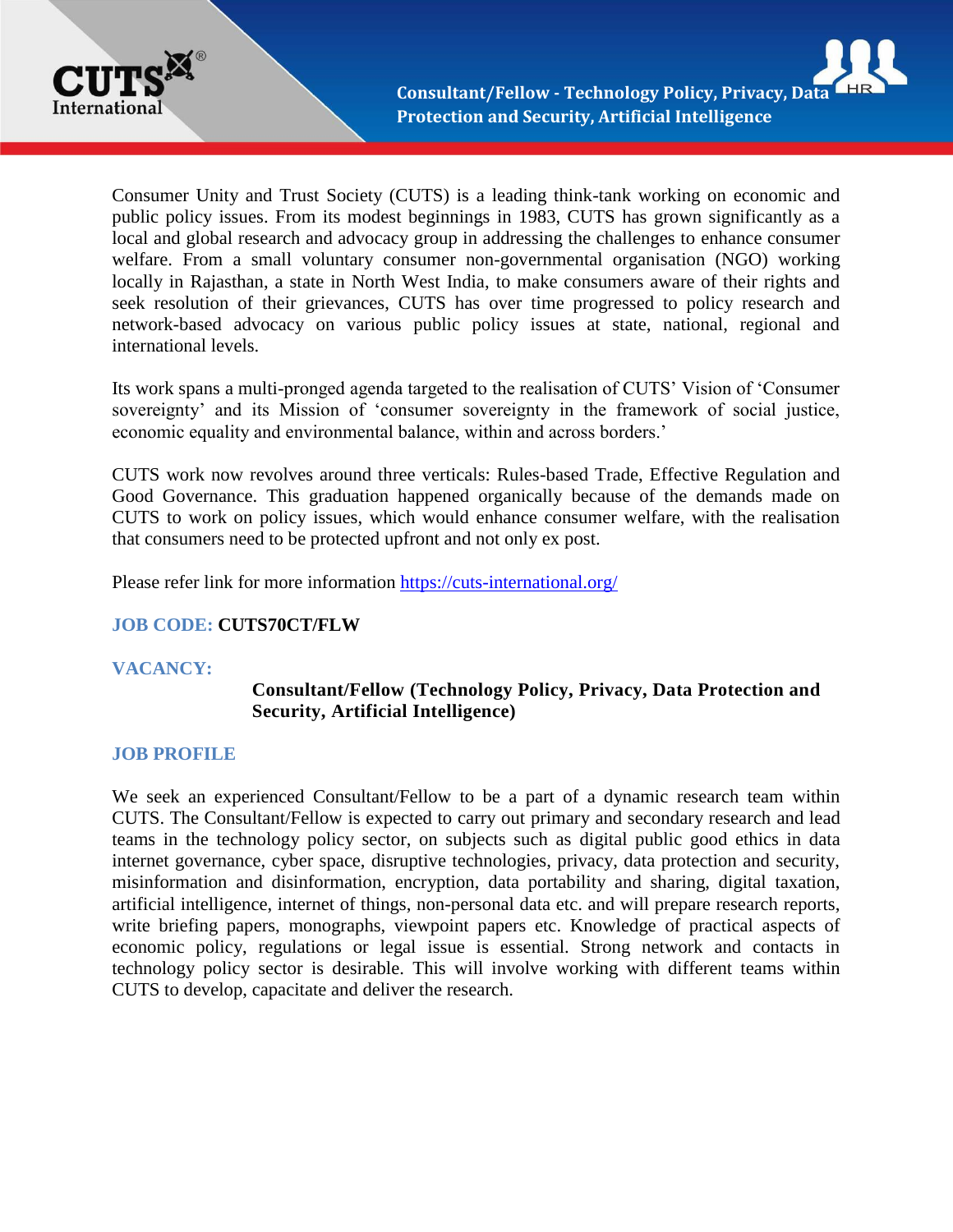

### **RESPONSIBILITIES**

- 1. Identify emerging issues and trends in technology policy and designing researching ideas.
- 2. Undertake research projects in defined areas of interest with end-to-end ownership for project planning, data collection, analysis and documentation.
- 3. Carry out research and data analysis, including qualitative and quantitative data analysis, behaviour and human centered research.
- 4. Collate and assist in analysis of data collected through pilot projects, and report on findings.
- 5. Lead teams and deliver projects within agreed timelines, keeping in mind the quality and impact indicators set for the team.
- 6. Partner with the communication, advocacy and outreach teams to effectively disseminate research findings to media and other key stakeholders in the policy making ecosystem. Use innovative means for dissemination. Adept in using social media. Support dialogues, workshops, and conferences on the research outputs.
- 7. Support the fund-raising team in submitting grant proposals and identifying new donors for our projects.

# **PERSONAL ATTRIBUTES**

- **Communicate Effectively**: Speak, listen and write in a clear, thorough and timely manner using appropriate and effective communication tools and techniques;
- **Creativity/Innovation:** Develop new and unique ways to improve operations of the organisation and to create new opportunities, ability to identify and analyse emerging trends, discern cross-cutting issues;
- **Planning & Organising:** Able to multitask, prioritize, and manage time efficiently;
- **Relationship Management:** Anticipate, understand, and respond to the needs of internal/external clients/relevant stakeholders to meet or exceed their expectations within the organisational parameter;
- **Make Decisions:** Assess situations to determine the importance, urgency and risks, and make clear decisions which are timely and in the best interests of the organisation;
- **Cultural Understanding:** International mind set, understands different perspectives and is able to work comfortably in multi-cultural environment;
- **Accountability:** Self-starter with a strong sense of initiative and focused on results; ability to manage multiple projects, lead teams within ambiguous and undefined parameters;
- **Analytical Skills:** Ability to analyse large, complex data sets using a variety of software applications (SPSS, SAS, Excel, Microsoft Office Suite), including the use of relational databases will be an added advantage.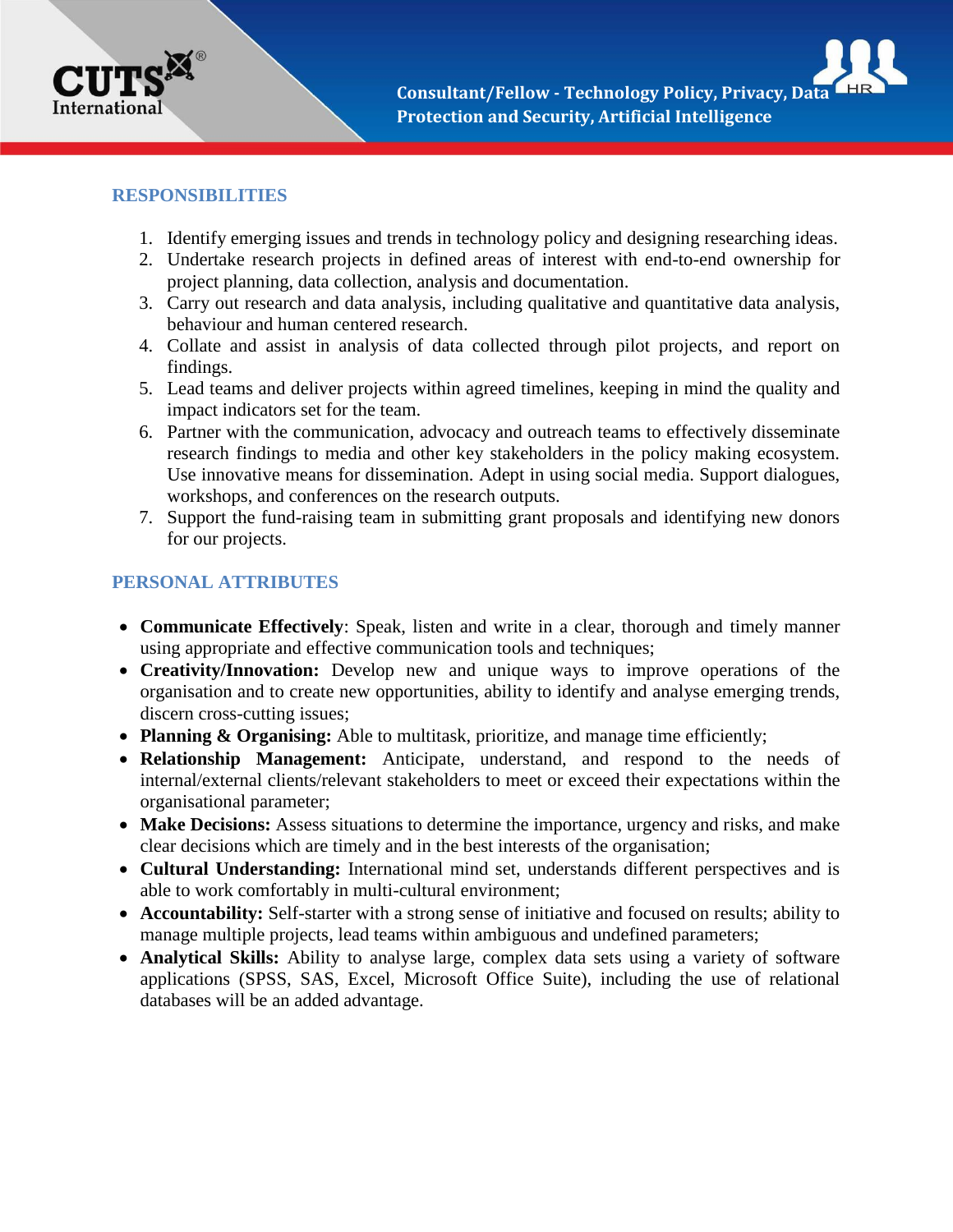

## **QUALIFICATIONS AND EXPERIENCE**

- 1. Post Graduate in Economics/ Law/ Regulatory Issues/Competition Law or Bachelor/Masters in Engineering/Technology from an institute of repute.
- 2. 4-5 years of professional experience of working on ICT, tech policy, cyberspace, disruptive technology, privacy, data protection and security, artificial intelligence, data sharing, misinformation, etc. through research work.
- 3. Experience of micro/macro-economics, public policy, competition, regulatory economics, governance and finance based research.
- 4. Experience of leading teams working in a multicultural environment will be an added advantage.

### **TECHNICAL COMPETENCIES**

Good working knowledge and proven experience of quantitative and qualitative research with strong analytical skills.

#### **SKILLS**

- Excellent writing skills for research papers as well as mass publications;
- Excellent communication skills both verbal and written;
- Passionate about research and new technologies;
- Team player;
- Ability to generate goodwill with working partners;
- Ability to manage parallel tasks and deliver on time to meet internal and external deadlines; and
- Competency in the use of market research tools, statistical packages such as Strata, SPSS and data analysis is an added advantage

#### **COMPENSATION**

CUTS recognises that the right candidate will have a significant impact on success of the organisation and is prepared to offer an attractive compensation package for the non-profit sector, commensurate with expertise and experience.

#### **JOB LOCATION**

CUTS headquarters is in Jaipur. , India. However, this position is not attached to a specific location. Travel around India to the CUTS HQ and for stakeholder meetings, with potential for international travel to conferences will be expected.